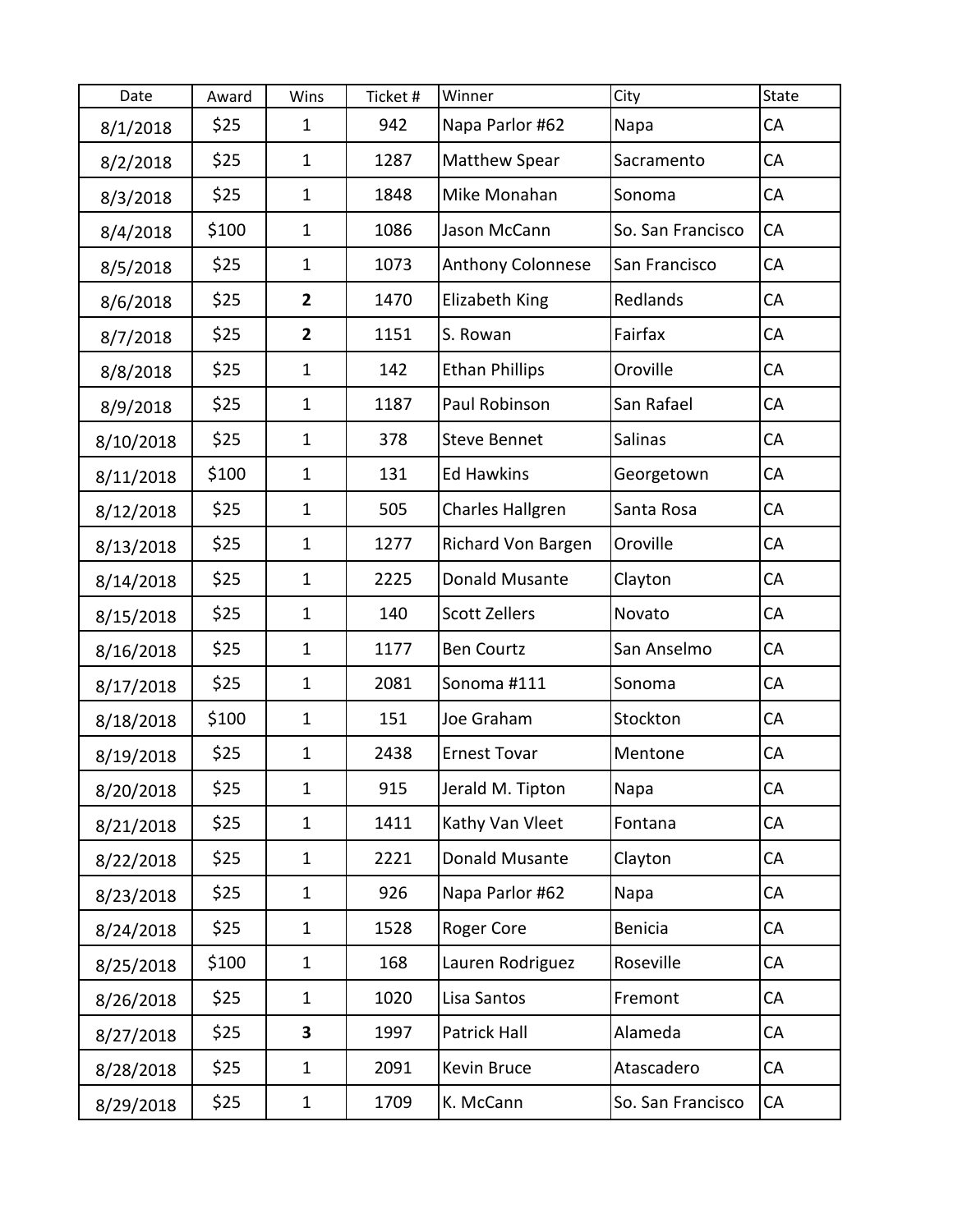| 8/30/2018 | \$25  | 2315 | Nadine Lewis       | San Luis Obispo | <b>ICA</b> |
|-----------|-------|------|--------------------|-----------------|------------|
| 8/31/2018 | \$200 | 543  | Robert P. Loeffler | <b>Murphys</b>  | CA         |